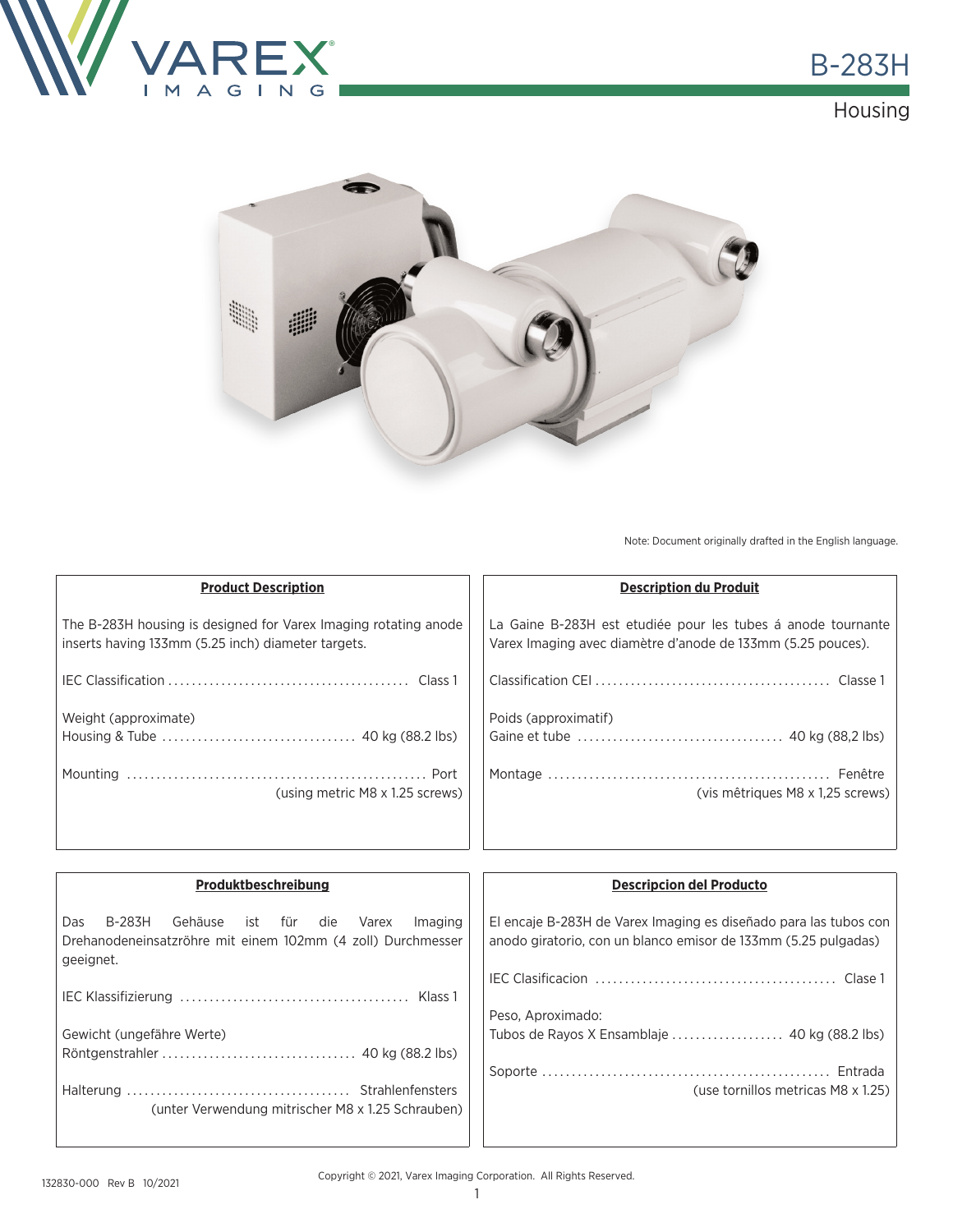

#### **Product Description**

| <b>Grid Control Voltages</b>                                           |
|------------------------------------------------------------------------|
| Maximum X-Ray Tube Assembly Heat Content  1,800 kJ (2,520 kHU)         |
| Maximum Continuous Heat Dissipation<br>(max. housing temperature 78°C) |
| X-Ray Tube Assembly                                                    |
| Loading Factors for Leakage Radiation  125 kV, 22 mA                   |
| Ambient Air Temperature Limits for Operation  5°C to 40°C              |
|                                                                        |
| <b>Safety Devices</b><br>500mA @ 50VDC or 100mA @ 120VAC               |
| Thermal Switchn #1                                                     |
| Thermal Switchn #2                                                     |

# **Produktbeschreibung**

| Gittersteuerspannungen<br>Typische Vorspannung für Abschaltung bei 150 kV  -3000 Vdc |
|--------------------------------------------------------------------------------------|
| Maximale Wärmespeicherkapazitat des Strahlergehäuses                                 |
|                                                                                      |
| Maximale Wärmeverteilung<br>(max. Gehäusetemperatur 78°C)                            |
|                                                                                      |
| Röntgenstrahlers                                                                     |
|                                                                                      |
| Umgebungtemperaturgrenzen für den Betrieb  5°C zu 40°C                               |
| Temperaturgrenzen für Aufbewahrung und Transport  -20°C zu +75°C                     |
| Sicherheitseinrichtungen                                                             |
| 500mA @ 50VDC oder 100mA @ 120VAC                                                    |
| Thermoschalter #1                                                                    |
| Thermoschalter #2                                                                    |
|                                                                                      |

## **B-283H**

#### **Description du Produit**

| Potentiel de controle de grille                                                                  |
|--------------------------------------------------------------------------------------------------|
|                                                                                                  |
| Dissipation thermique continue de la gaine<br>(température maximale de la gaine à 78°C)          |
| Ensemble Radiogène                                                                               |
| Technique de mesure du courant de fuite  125 kV, 22 mA                                           |
| Température Ambiante Pendant L'usage  5°C à 40°C                                                 |
| Limites de Température Pour le Transport et Pour L'Emmasinage                                    |
| Dispositifs de Sécurité<br>Switch Thermique  Normalement Fermé<br>500mA @ 50VDC o 100mA @ 120VAC |
| Switch Thermique #1                                                                              |
| Switch Thermique #2                                                                              |

#### **Descripcion del Producto**

| Voltaje de Rejillas Controlada<br>Voltaje controlado tipico con interruptor a 150 kV  -3000 Vdc |
|-------------------------------------------------------------------------------------------------|
| Capacidad del almacenaje termal de encaje  1,800 kJ (2,520 kHU)                                 |
| Difusion del calor continuo del encaje<br>(temperatura máxima de la encaje 78°C)                |
| Ensamblaje de Tubo de Rayos X                                                                   |
|                                                                                                 |
| Temperatura Limitada de Operación 5°C a 40°C                                                    |
| Temperatura Limitada de Almacen y Transporte  -20°C a +75°C                                     |
| Aparatos de Seguridad                                                                           |
| 500mA @ 50VDC o 100mA @ 120VAC                                                                  |
| Interruptor Termal #1                                                                           |
| Interruptor Termal #2                                                                           |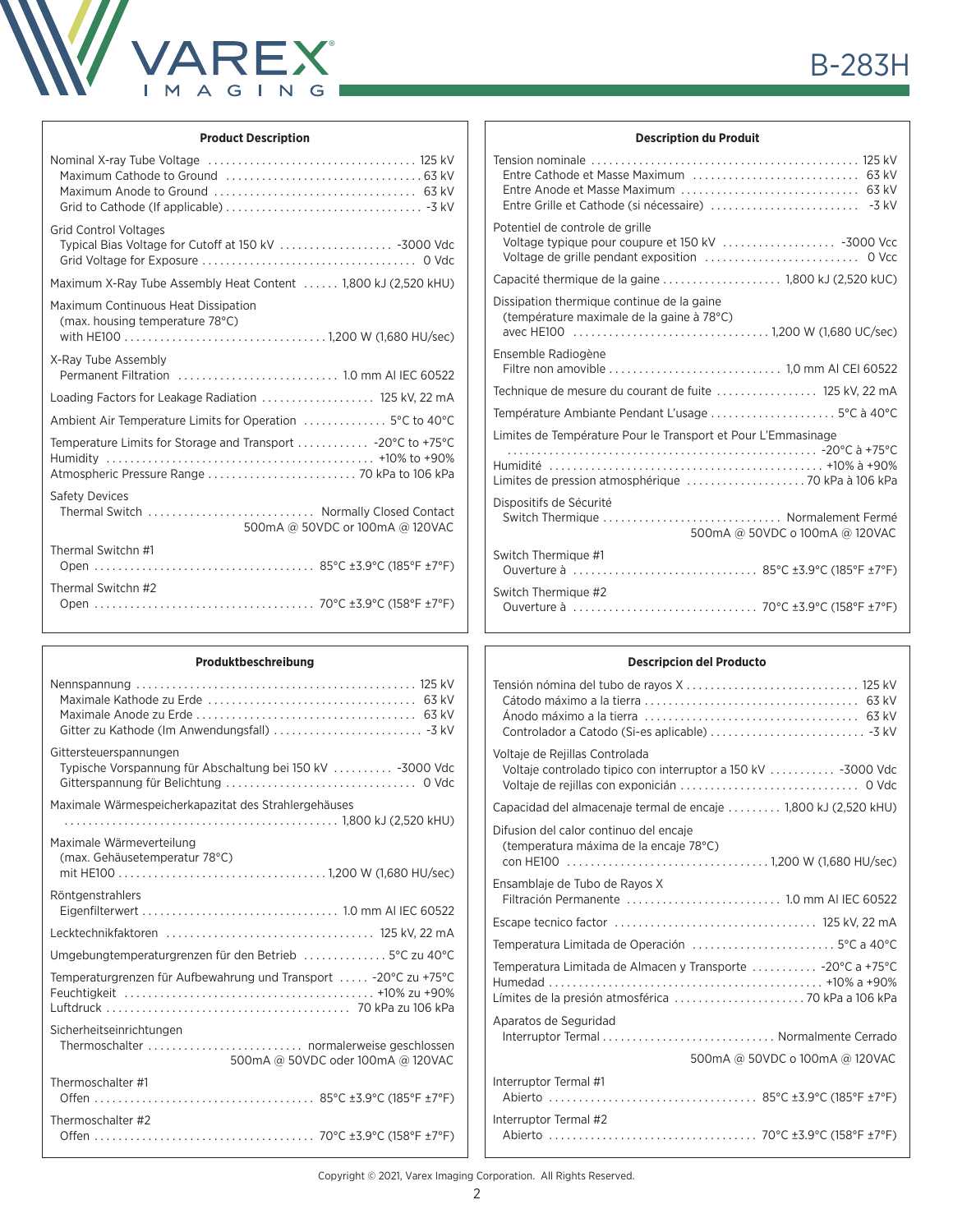

Housing Outline Drawing Dessin d' Encombrement de la Gaine Masszeichnungen für dss Gehäuse

Esquema Detallado del Encaje Dimensions are for reference only Les dimensions sont pour la référence seulement Maße sind als nur Referenz Las dimensiones están para la referencia solamente

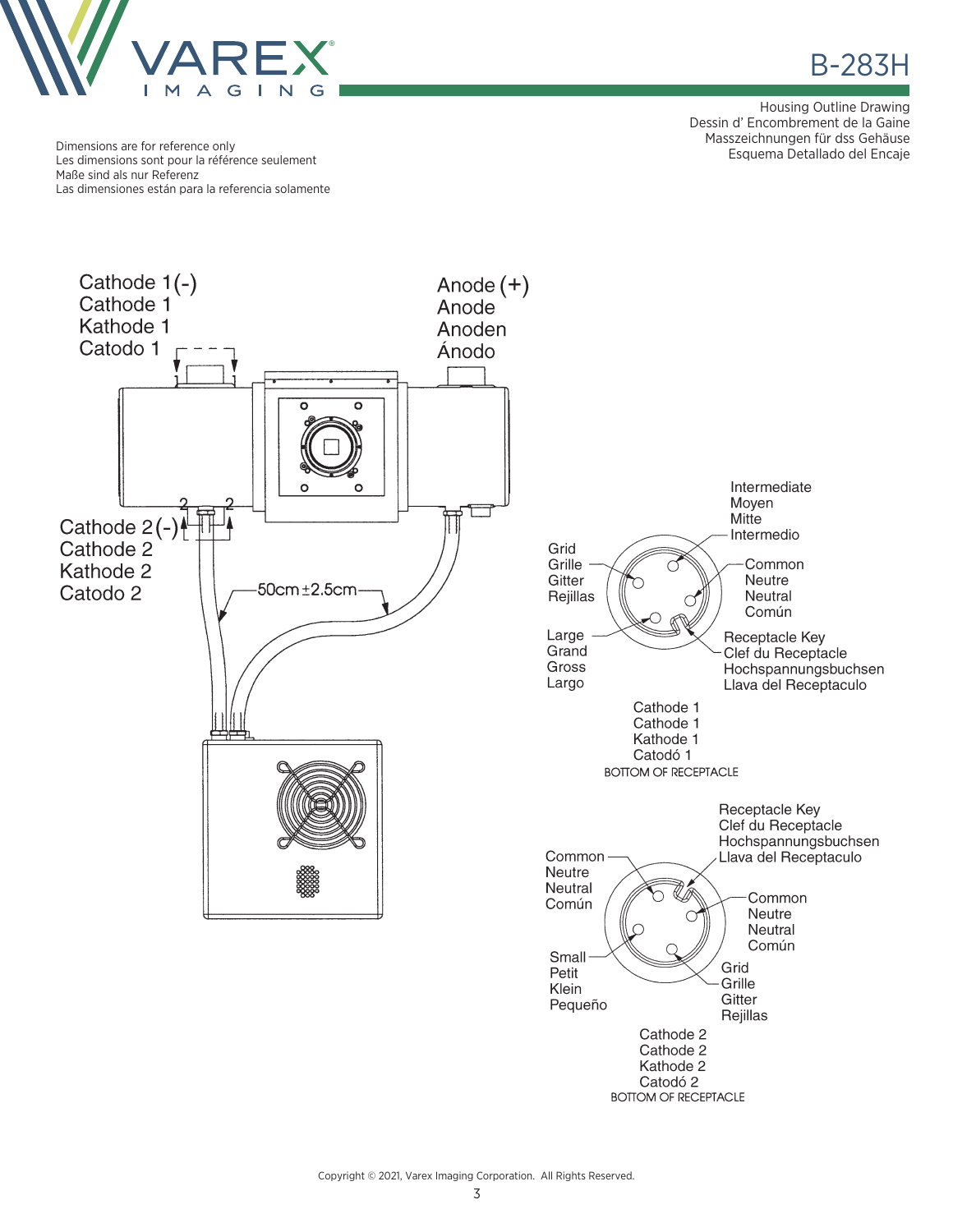

**B-283H** 

Housing Outline Drawing Dessin d'Encombrement de la Gaine Masszeichnungen für dss Gehäuse Esquema Detallado del Encaje

Dimensions are for reference only Les dimensions sont pour la référence seulement Maße sind als nur Referenz Las dimensiones están para la referencia solamente



Copyright © 2021, Varex Imaging Corporation. All Rights Reserved.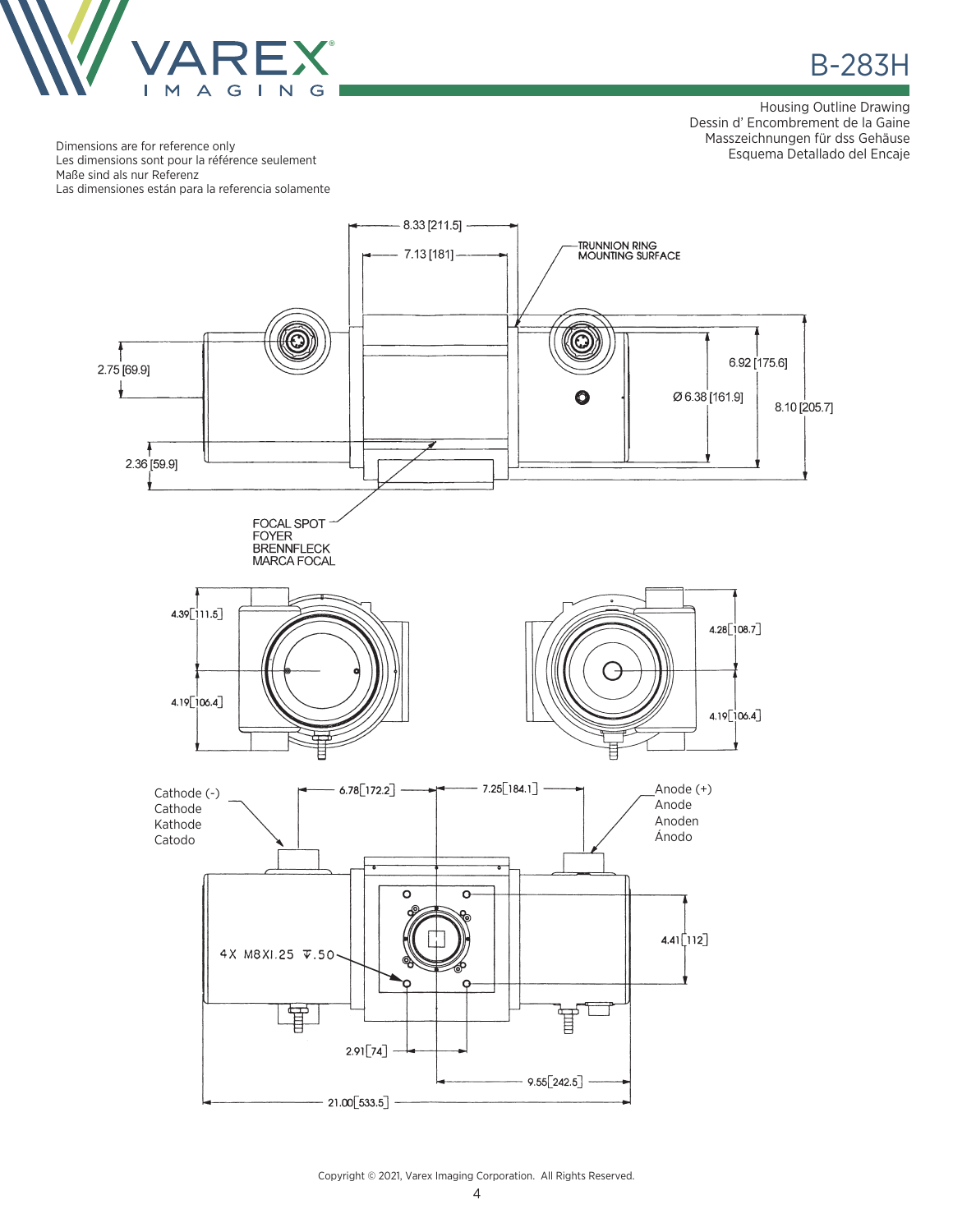

Stator Ratings and Characteristics Spécificités et Caractéristiques du Stator Statornennleistungen und Merkmale Caracteristicas y Clarificacion de la Bovina

| <b>HOUSING</b><br><b>CONNECTOR</b>                         | ALDEN 90 16J-9P                         |                                 |                                        |                                            |
|------------------------------------------------------------|-----------------------------------------|---------------------------------|----------------------------------------|--------------------------------------------|
| <b>STATOR</b><br><b>SUB</b><br><b>MAIN</b><br>nn           | <b>THERMAL</b><br><b>SWITCH</b><br>85°  | <b>HOUSING</b><br><b>GROUND</b> | <b>THERMAL</b><br>SWITCH <sub>70</sub> | <b>SPARK</b><br>$GAP_{\odot}$<br><b>AA</b> |
|                                                            |                                         |                                 |                                        |                                            |
| 3<br>$\overline{2}$<br>1                                   | 8<br>9                                  | 5                               | 6<br>7                                 | 4                                          |
| ⊕<br>⊖<br><b>HEAT</b><br><b>EXCHANGER</b><br><b>HE-100</b> | <b>GROUND</b><br>100 VAC 1<br>NEUTRAL 3 | 5 <sub>5</sub>                  | <b>CONNECTOR</b><br>AMP 207153-1       |                                            |

| "STD" Stators | Stator "STD" | "STD" Stator    | "STD" Bovina   |             |
|---------------|--------------|-----------------|----------------|-------------|
| Black - White | Noir - Blanc | Schwarz - Weiss | Negro - Blanco | 14 $\Omega$ |
| Black - Green | Noir - Vert  | Schwarz - Grün  | Negro - Verde  | $60 \Omega$ |
| Green - White | Vert - Blanc | Grün - Weiss    | Verde - Blanco | $46 \Omega$ |
| 180 Hz Cap    | 180 Hz Cap   | 180 Hz Cap      | 180 Hz Cap     | $6 \mu F$   |
| 60 Hz Cap     | 60 Hz Cap    | 60 Hz Cap       | 60 Hz Cap      | 30 uF       |

|                | <b>Wire Color</b><br><b>Couleurs des Branchements</b><br>Kabelfarben | <b>Description</b><br><b>Description</b><br><b>Beschreibung</b> |
|----------------|----------------------------------------------------------------------|-----------------------------------------------------------------|
|                | Cable de Color                                                       | <b>Descripcion</b>                                              |
| 1              | <b>Stator Phase</b>                                                  |                                                                 |
|                | <b>Stator Phase</b>                                                  |                                                                 |
|                | Statorphase                                                          |                                                                 |
|                | <b>Bovina Fase</b>                                                   |                                                                 |
| $\overline{2}$ | <b>Stator Main</b>                                                   |                                                                 |
|                | Puissance du Stato                                                   |                                                                 |
|                | Statorleistung                                                       |                                                                 |
|                | Poder de la Bovina                                                   |                                                                 |
| 3              | Common                                                               |                                                                 |
|                | Neutre                                                               |                                                                 |
|                | Neutral                                                              |                                                                 |
|                | Común                                                                |                                                                 |
| 4              | Metal Center Ground                                                  |                                                                 |
|                | Métallique Central Masse                                             |                                                                 |
|                | Metallischem Mittelteil Erde                                         |                                                                 |
|                | Metal Central Tierra                                                 |                                                                 |
| 5              | <b>Housing Ground</b>                                                |                                                                 |
|                | Masse de la Gaine                                                    |                                                                 |
|                | Masse des Gehäuses                                                   |                                                                 |
|                | Encaje a Tierra                                                      |                                                                 |
|                | 6/7 Thermal Switch (70°)                                             |                                                                 |
|                | Switch Thermique                                                     |                                                                 |
|                | Thermoschalter                                                       |                                                                 |
|                | Interruptor Termal                                                   |                                                                 |
|                | 8/9 Thermal Switch (85°)                                             |                                                                 |
|                | Switch Thermique                                                     |                                                                 |
|                | Thermoschalter                                                       |                                                                 |
|                | Interruptor Termal                                                   |                                                                 |
|                |                                                                      |                                                                 |

| <b>Stator Drive Frequency</b><br>Fréquence d'entraînement du stator<br>Statorantrieb Frequenz<br>Frecuencia de la impulsión del estator | <b>RPM</b>    |
|-----------------------------------------------------------------------------------------------------------------------------------------|---------------|
| 50 Hz                                                                                                                                   | 2800 - 3000   |
| 60 Hz                                                                                                                                   | 3400 - 3600   |
| 150 Hz                                                                                                                                  | 8500 - 9000   |
| 180 Hz                                                                                                                                  | 9500 - 10,800 |

| <b>Stator Power:</b>                                                      | Puissance du stator:                                                        | Statorleistung:                                     | Poder de la Bovina:                                  |
|---------------------------------------------------------------------------|-----------------------------------------------------------------------------|-----------------------------------------------------|------------------------------------------------------|
| Time to full speed of the anode is a function of                          | Le temps nécessaire à la montée en pleine vitesse                           | Die Zeitspanne bis zur vollen Geschwindigkeit       | La velocidad maxima del anodo giratorio es           |
| the power rating of the "starter" and the weight                          | est fonction de la puissance du démarreur et du                             | des Anodentellers ist eine funktion aus der         | obtenida por el poder del arrancador y es            |
| / diameter of the anode. All Varex Imaging stator                         | poids/ diamétre del'anode. Tous les stators Varex                           | Nennleistung des Anlaufgerätes und Gewichtes        | relacionado con el peso y diametro del anodo.        |
| types are rated for regular speed and high speed<br>starters.             | Imaging sont prévus pour une vitesse normale et<br>pour une vitesse rapide. | bzw. Durchmessers des Tellers.                      | Todos las bovinas de Varex Imaging son usadas        |
|                                                                           |                                                                             | Alle Varex Imaging Stator sind für hoch- und        | con velocidad regular y velocidad alta al principio. |
| Immediately following high speed anode rotation,                          | Immédiatement aprés la rotation à 4000 t/min ou                             | normaltourigen Betrieb ausgelegt.                   |                                                      |
| the rotor speed must be reduced to 4000 r/min                             | moins en 10 secondes en utilisant un système de                             |                                                     | Immediatamente despues de obtener la velocidad       |
| or less within 10 seconds using a suitable dynamic                        | freinage dynamique approprié.                                               | Unter<br>Verwendung<br>geeigneten<br>einer          | alta del anodo giratario, la velocidad del rotador   |
| braking device.                                                           |                                                                             | Anogenbremse<br>muß<br>Drehzahl<br>die<br>nach      | debe der reducida a 4000 r/min ó menos en 10         |
|                                                                           | Pas plus de deux demarrages rapides par minute                              | hochtourigem Betrieb unmittelbar auf weniger als    | segundos usado un sistema dunamico y apropiado       |
| No more than two high speed starts per minute                             | sont autorisés. La tension de démarrage ne doit                             | 4.000 U/min verreduziert werden.                    | para reducir la velocidad.                           |
| are permissible. The starting voltage must never<br>exceed 600 volts rms. | jamais excéder 600 volts rms.                                               | Es sind nicht mehr als zwei Hochleistungsstarts pro |                                                      |
|                                                                           |                                                                             | Minute zulässig. Die Anlaufspannung darf hiebei     | El rotador no debe ser expuesto a velocidades        |
|                                                                           |                                                                             | 600 volt nicht überschreiten.                       | altas no mas de dos (2) veces por minuto. El         |
|                                                                           |                                                                             |                                                     | voltaje inicial no debe excedir 600 voltios rms.     |
|                                                                           |                                                                             |                                                     |                                                      |